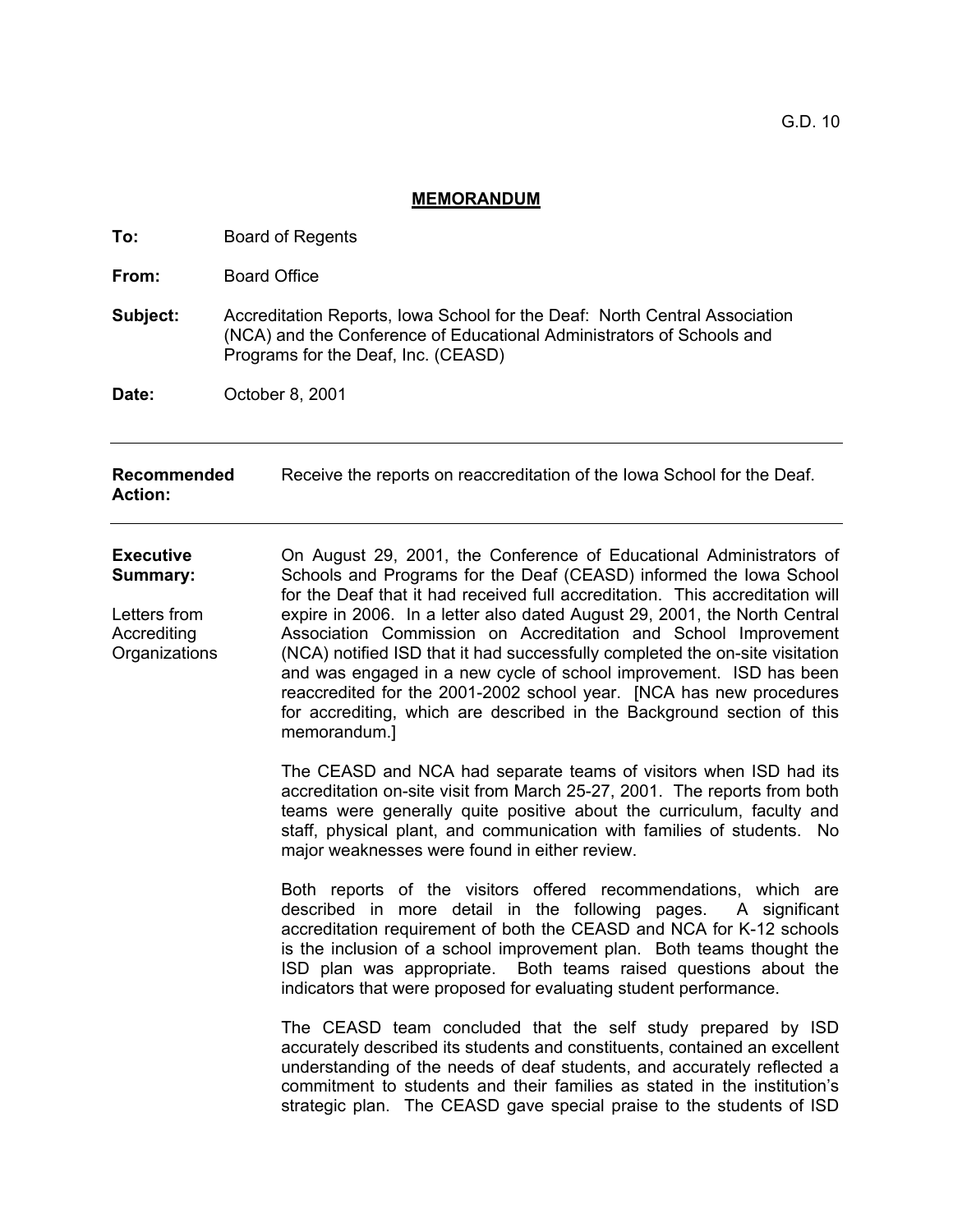who were interviewed; they were found to be friendly, articulate, fully cognizant of their identity, and proud of the school.

| Link to<br><b>Strategic Plan:</b>      | Accreditations are one way in which Regent institutions can demonstrate<br>the quality of their programs. The first Key Result Area (KRA) of the<br>Board's Strategic Plan, 1.0.0.0 is quality.<br>More specifically,<br>accreditations are a method of meeting Objective 1.1.0.0, "improve the<br>quality of existing and newly created educational programs."<br>While ISD and IBSSS meet Action Step 1.1.1.7, "special schools report to<br>the Board annually on student outcomes," through their annual progress<br>reports on their strategic plans, the ISD self study places great emphasis<br>upon student outcomes. Many of the goals of the school improvement<br>plan are indicators measuring student outcomes. |  |
|----------------------------------------|------------------------------------------------------------------------------------------------------------------------------------------------------------------------------------------------------------------------------------------------------------------------------------------------------------------------------------------------------------------------------------------------------------------------------------------------------------------------------------------------------------------------------------------------------------------------------------------------------------------------------------------------------------------------------------------------------------------------------|--|
|                                        |                                                                                                                                                                                                                                                                                                                                                                                                                                                                                                                                                                                                                                                                                                                              |  |
|                                        | The NCA has changed its approach to accreditation, at the K-12 level.<br>Institutions will have their accreditation standing reviewed each year.<br>The determination of their standing is based on written reports submitted<br>each year. Periodically, site visits will occur. Institutions also choose to<br>emphasize the way that they want to be evaluated. One approach is to<br>focus on a school improvement plan. Another approach is to emphasize<br>student outcomes. ISD chose the school improvement plan approach.                                                                                                                                                                                           |  |
|                                        | At the time of the site visit, ISD had:                                                                                                                                                                                                                                                                                                                                                                                                                                                                                                                                                                                                                                                                                      |  |
|                                        | 135 students on campus and 115 in off-campus programs<br>٠                                                                                                                                                                                                                                                                                                                                                                                                                                                                                                                                                                                                                                                                   |  |
|                                        | 19 staff at the Elementary level<br>٠                                                                                                                                                                                                                                                                                                                                                                                                                                                                                                                                                                                                                                                                                        |  |
|                                        | 30 staff at the Secondary level<br>$\bullet$                                                                                                                                                                                                                                                                                                                                                                                                                                                                                                                                                                                                                                                                                 |  |
| <b>Analysis:</b>                       | <b>CEASD Accreditation Report (March 25-27, 2001)</b>                                                                                                                                                                                                                                                                                                                                                                                                                                                                                                                                                                                                                                                                        |  |
| <b>ISD Strengths</b><br>(CEASD report) | The CEASD report included these commendations to ISD:                                                                                                                                                                                                                                                                                                                                                                                                                                                                                                                                                                                                                                                                        |  |
|                                        | Challenging educational programs that meet the needs of<br>students.                                                                                                                                                                                                                                                                                                                                                                                                                                                                                                                                                                                                                                                         |  |
|                                        | A professional staff well trained in sign language.                                                                                                                                                                                                                                                                                                                                                                                                                                                                                                                                                                                                                                                                          |  |
|                                        | The Student Assistance Center (SAC) program.                                                                                                                                                                                                                                                                                                                                                                                                                                                                                                                                                                                                                                                                                 |  |
|                                        | Excellent efforts to use student assessment results to increase<br>performance.                                                                                                                                                                                                                                                                                                                                                                                                                                                                                                                                                                                                                                              |  |
|                                        | For efforts to include the staff in budget planning and staff<br>٠                                                                                                                                                                                                                                                                                                                                                                                                                                                                                                                                                                                                                                                           |  |
|                                        | development activities.                                                                                                                                                                                                                                                                                                                                                                                                                                                                                                                                                                                                                                                                                                      |  |
|                                        | An emphasis on student learning outside the classroom (directed<br>$\bullet$<br>by the residential staff).                                                                                                                                                                                                                                                                                                                                                                                                                                                                                                                                                                                                                   |  |
|                                        | The Transitional Alliance Program (TAP) should be considered a<br>$\bullet$                                                                                                                                                                                                                                                                                                                                                                                                                                                                                                                                                                                                                                                  |  |
|                                        | model program for other institutions to emulate.                                                                                                                                                                                                                                                                                                                                                                                                                                                                                                                                                                                                                                                                             |  |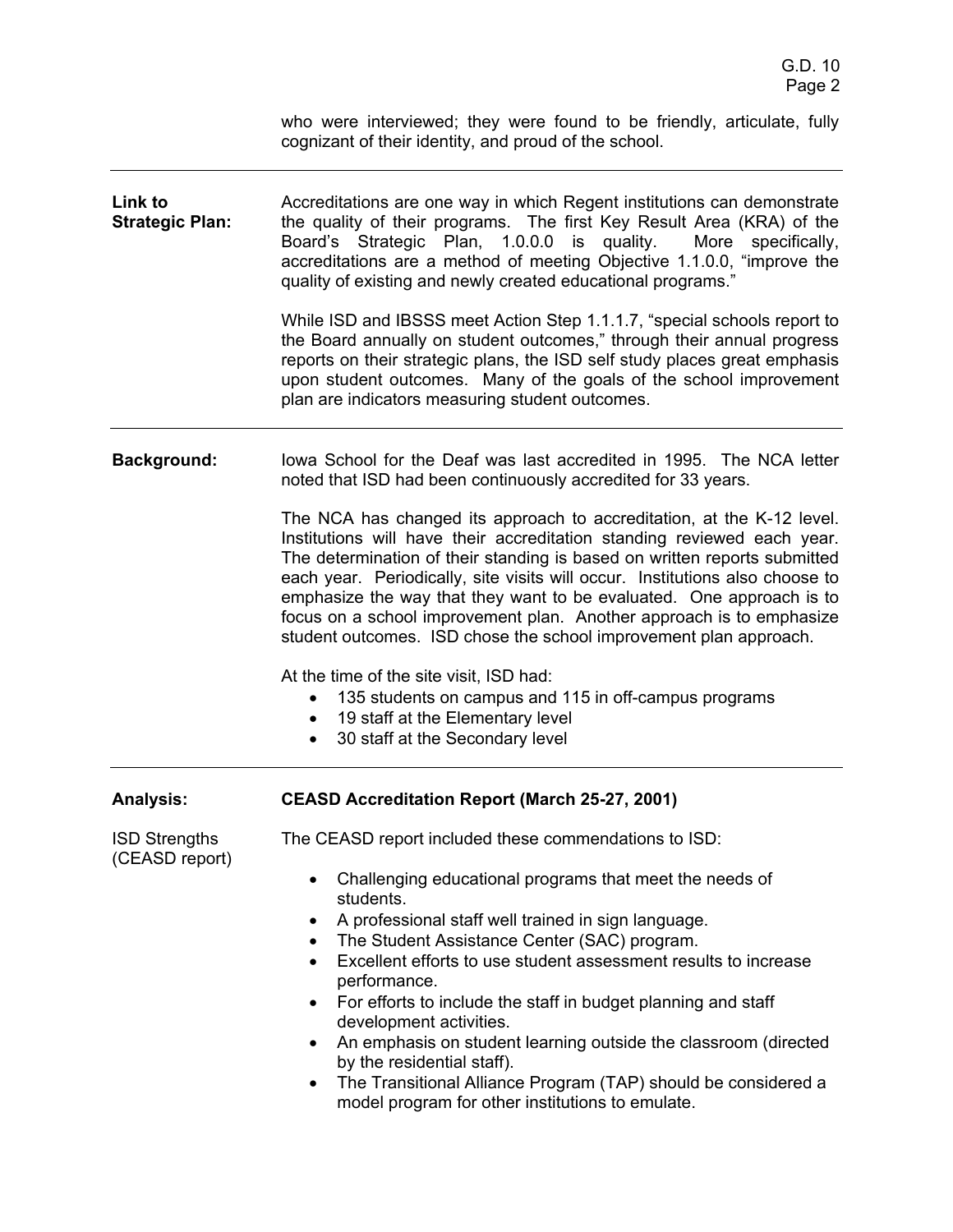- An exemplary off-campus program at the Junior and Senior High levels.
- The staff wisely chose five targeted goal areas for ISD: reading, math, science, career education, and student involvement in the community.

The CEASD report included these recommendations:

- Conduct a review of administrative team responsibilities.
- Distribute a survey to the deaf community, as well as to the deaf students, parents, and staff, asking for feedback on the Beliefs and Mission Statements of ISD.
- Teachers and staff should utilize student performance data to set annual growth targets for students, particularly in reading. [Gallaudet's Shared Reading Project offers some helpful strategies for parents and teachers of young developing readers.]
- The supervisory loads for the principals should be reviewed and adjusted as appropriate.
- Attempt to locate funds to establish a computer lab for each of the dormitories. If funding is not found, the administration should explore ways to expand student time on school computers.

ISD response *Many of the recommendations are being addressed, through the school improvement plan and the strategic plan of the institution. As reported to the Board in the discussion of the new strategic plan, increasing reading proficiency of students is a top priority. Also, the TAP program is receiving much attention. Supervisory loads for principals have already been adjusted. Each dorm already has a working computer lab.* 

## **North Central Association Site Team Report (March 25-27, 2001)**

The NCA site team report noted these overall strengths at ISD:

- ISD Strengths (NCA report) • The action plan format was easy to follow, and should be helpful in reporting results of the comprehensive school improvement plan. • The budget for school improvement appears to be satisfactory.
	- The TAP program is an exemplary model for student application of skills.
	- The campus is student-centered.
	- Staff members are encouraged and supported to further their own education.
	- Classroom teachers are using strategies which encourage students to develop their vocabularies.

Recommendations by CEASD